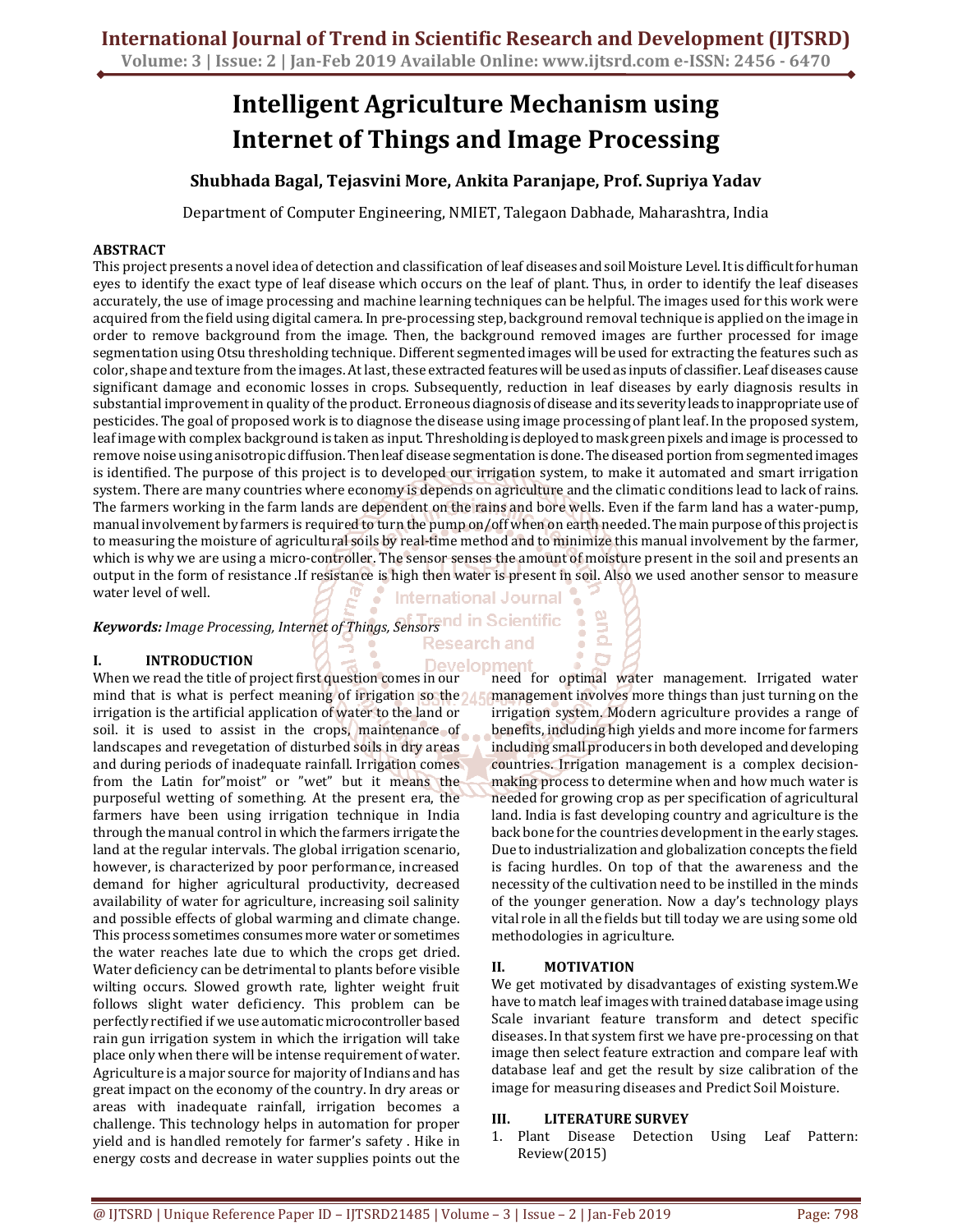#### **Authors:** Vishnu S, A. Ranjith Ram

**Description:** In this review paper we discuss the various methodologies for plant disease detection. Studies show that relying on pure naked-eye observation of experts to detect and classify diseases can be time consuming and expensive, especially in rural areas and developing countries. So we present fast, automatic, cheap and accurate image processing based solution. Solution is composed of four main phases; in the first phase we create a color transformation structure for the RGB leaf image and then, we apply color space transformation for the color transformation structure. Next, in the second phase, the images are segmented using the Kmeans clustering technique. In the third phase, we calculate the texture features for the segmented infected objects. Finally, in the fourth phase the extracted features are passed through a pre-trained neural network.

2. Paper name: Intelligent Agriculture mechanism using Internet of Things(2017)

**Authors:** Abhijith H V, Darpan A Jain, Adithya Athreya Rao U **Description:** In this paper we are using Intenet of things to make agriculture smarter. When IOT is implemented into the land, we establish a network of sensor nodes that are connected to each other. When the sensor nodes are deployed in the land, they will sense data at regular interval of time, perform the computations that are to be done and inform the farmer about the result of the computation. Cle 6. Paper name: Classification of Cotton Leaf Spot Diseases inform the farmer about the result of the computation. Cle 6. Paper name: Classification of Cotton Leaf Internet of things is most promising and suitable technology for this.

3. Paper name: Detection of Diseases on Cotton Leaves Using K Mean Clustering Method(2015) Internationa

**Authors:** Pawan P. Warne, Dr. S. R. Ganorkar **Description:** This paper presents an approach for careful in detection of diseases, diagnosis and timely handling to arr prevent the crops from heavy losses. The diseases on the cotton are critical issue which makes the sharp decrease in the production of cotton. So for the study of interest is the leaf rather than whole cotton plant because about 85-95 percent of diseases occurred on the cotton leaves like Alternaria, Cercospora and Red Leaf Spot. In this proposal initially preprocessing the input image using histogram equalization is applied to increase the contrast in low contrast image, K means clustering algorithm is used for segmentation which classifies objects based on a set of features into K number of classes and finally classification is performed using Neural network. Thus image processing technique is used for detecting diseases on cotton leaves early and accurately. It is used to analyze the cotton diseases which will be useful to farmers

4. Paper name: Combining Local and Global Image Features for Object Class Recognition(2009)

**Authors:** Dimitri A. Lisin, Marwan A. Mattar, Matthe w B.Blaschko

**Description:** Object recognition is a central problem in computer vision research. Most object recognition Systems have taken one of two approaches, using either global or Local features exclusively. This may be in part due to the difficulty of combining a single global feature vector with a set of local features in a suitable manner. In this paper , we show that combining local and global features is beneficial in an application where rough segmentations of objects are available . We present a method for classification with local features using non-parametric Density estimation. Subsequently, we present two methods for combining Local and Global features. The first uses a "stacking" ensemble

technique, and the Second uses a hierarchical classification system. Results show the superior performance of these combined methods over the component classifiers, with a reduction of over 20rate on a challenging marine science application.

5. Paper name: A Study and Implementation of Active Contour Model For Feature Extraction: With Diseased Cotton Leaf as Example(2014)

**Authors:** P.R. Rothe \* and R. V. Kshirsagar

**Description:** Feature extraction is a significant constituent of a pattern recognition system. It carries out two assignments: converting input parameter vector into a feature vector and or reducing its dimensionality. A distinct feature extraction algorithm makes the classification process more effectual and efficient. The allocation and recognition of cotton leaf diseases are of the major importance as they have a cogent and momentous impact on quality and production of cotton . In this work we present a snake based approach for the segmentation of images of diseased cotton leaves. We extract Hu's moments which can be used as shape descriptors for classification. A theory of two-dimensional moment invariants for planar geometric figures is also presented. Three diseases have been considered, namely Bacterial Blight.

Using Image Processing Edge Detection Techniques(2012)

**Authors:** P.Revathi, M.Hemalatha

**Description:** This Proposed Work exposes, a advance computing technology that has been developed to help the farmer to take superior decision about many aspects of crop development process. Suitable evaluation and diagnosis of crop disease in the field is very critical for the increased production. Foliar is the major important fungal disease of cotton and occurs in all growing Indian regions. In this work we express new technological strategies using mobile captured symptoms of cotton leaf spot images and categorize the diseases using HPCCDD Proposed Algorithm . The classifier is being trained to achieve intelligent farming, including early Identification of diseases in the groves, selective fungicide application, etc. This proposed work is based on Image RGB feature ranging techniques used to identify the diseases (using Ranging values) in which, the captured images are processed for enhancement first. Then color image segmentation is carried out to get target regions (disease spots). Next Homogenize techniques like Sobel Dissertation Perception And Study and Canny filter are used to Identify the edges ,these extracted edge features are used in classification to identify the disease spots. Finally,pest recommendation is given to the farmers to ensure their crop and reduce the yeildloss.

#### **IV. EXISTING SYSTEM**

Existing system is manual process. In existing system farmer need to visit nearest Agricultural Research Center. Then agriculture research center identify the disease on grape leaf after that farmer get know the disease and solution on disease. This is very long process and time consuming as well. Farmer needs to visit agriculture center frequently.

#### **Disadvantages:**

- $\triangleright$  It is time Consuming
- Error-prone
- Required more time.
- > Farmers need to visit agriculture research center frequently.